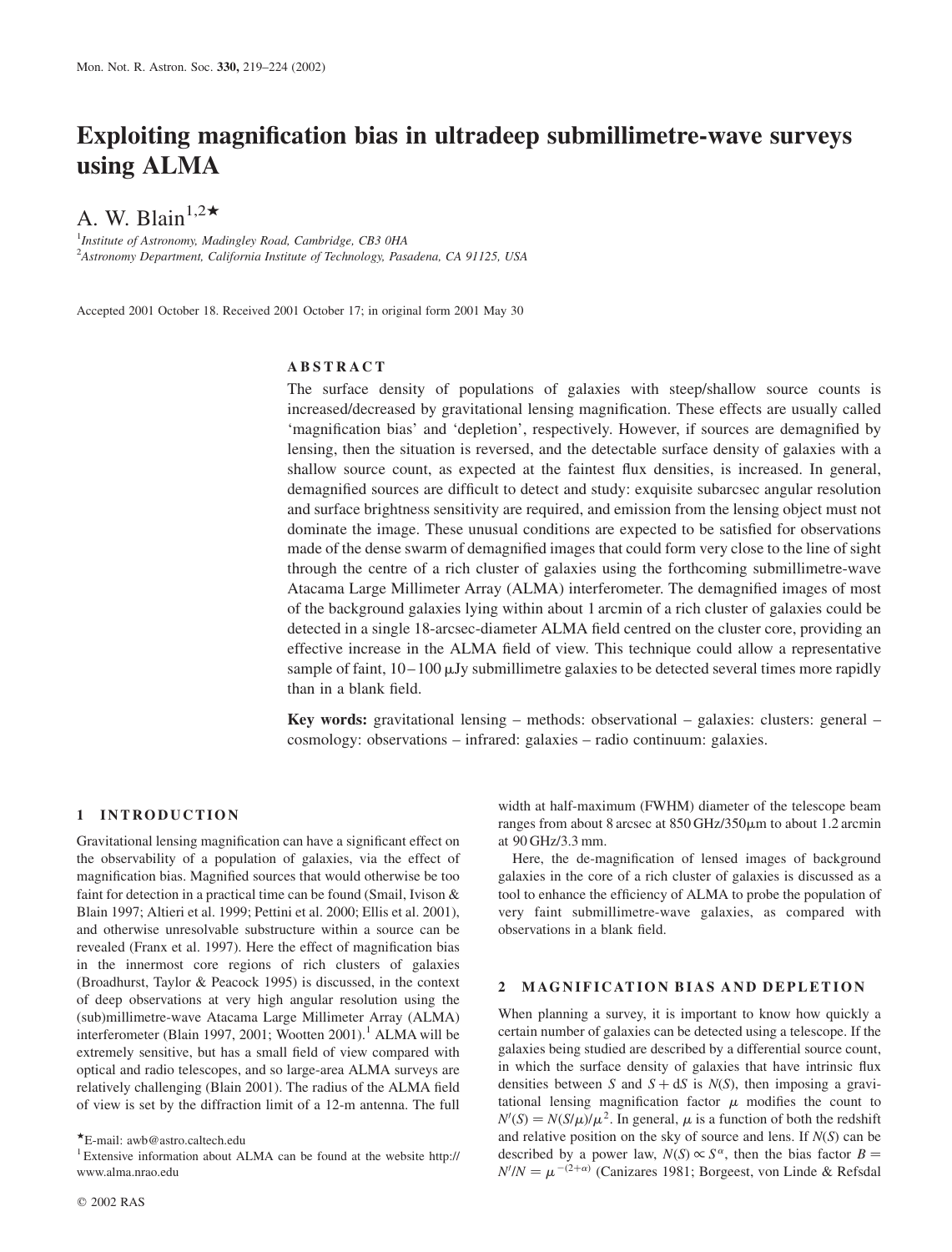

Figure 1. Differential source counts in the optical, near- and far-infrared and submillimetre wavebands. The K-, I- and B-band data come from the compilation of Metcalfe et al. (1996) and Maihara et al. (2001). Note that the faint slope of the  $K$ - and  $B$ -band counts are considerably different. The lines are associated with models for far-infrared and submillimetre-wave counts (thick: Blain et al. 1999b; thin: Blain et al. 1999c). These models agree with current observational results from SCUBA (Smail et al. 2001) at  $850 \mu m$  (from 1 to 10 mJy) and  $450 \mu m$  (from 10 to 20 mJy), and from ISO at  $175 \mu m$  from 180 to 500 mJy (Dole et al. 2001). The existing observational constraints are imposed at much brighter flux densities than those that ALMA will probe. The slope of the  $850-\mu m$  counts fainter than about 1 mJy, and thus the magnification bias expected, is currently poorly defined, and awaits the results of SMA and ALMA observations. In the most pessimistic case, the slope will be similar to that of the faintest optical counts, and so the magnification bias will be small. In other models the slope of the faint submillimetre-wave counts could be very shallow leading to a strong bias.

1991; Schneider 1992). B takes a value greater than unity if the magnification bias is positive, and a value less than unity if the magnification bias is negative. If sources are magnified, that is, if  $\mu > 1$ , then the source count is increased if  $\alpha < -2$ , but reduced if  $\alpha > -2$ . If sources are demagnified, that is  $\mu < 1$ , then these conditions on  $\alpha$  are reversed, and so a value of  $\alpha > -2$ corresponds to a positive magnification bias.

In almost all the studies of high-redshift galaxy populations in which gravitational lensing is exploited, magnification rather than demagnification is utilized. The single existing exception is the use of the relative depletion of red galaxies, as compared with blue galaxies, behind rich clusters of galaxies to study the cluster potential in the absence of spectroscopic redshifts for all of the lensed background galaxies (Broadhurst et al. 1995; Gray et al. 2000; Dye et al. 2001). This differential depletion effect arises because of the different slopes of the faint counts from band to band: compare the slopes of the faint B- and I-band counts shown in Fig. 1.

## 3 THE DETECTION RATE OF GALAXIES

The importance of magnification bias for a galaxy survey depends on several factors.

First, there is a dependence on the slope of the source counts  $\alpha$ , discussed above. The slope of the counts also determines the survey strategy that maximizes the detection rate of galaxies. In a fixed observing time, it is possible to trade-off area coverage and survey depth. Unless it is necessary to reach a certain depth in order to detect a specific class of objects, this trade-off favours a deep survey if  $\alpha < -3$ , and a wide survey if  $\alpha > -3$ . The appropriate

trade-off in the submillimetre waveband, where count slopes can be very steep and change rapidly (Fig. 1), was discussed by Blain & Longair (1996).

Our present knowledge of submillimetre galaxy populations (Smail et al. 2001) is that the slope of the  $850$ - $\mu$ m counts is close to  $\alpha = -3$  for flux densities between about 1 and 10 mJy (Fig. 1). This indicates that existing (sub)millimetre-wave galaxy surveys (Smail et al. 1997, 2001; Bertoldi et al. 2000; Scott et al. 2002) have been made at the most efficient depth: the detection rate is likely to be lower in both deeper and shallower surveys. It is likely, but not yet confirmed by observations, that the counts steepen at brighter flux densities. This could lead to a very large magnification bias at bright ( $>100$  mJy) 850- $\mu$ m flux densities (Blain 1997). The counts must become shallower, with  $\alpha > -2$ , at the faintest flux densities; otherwise, the sum of the flux density contributed by discrete sources would exceed the background radiation intensity measured by COBE-FIRAS (Fixsen et al. 1998).

Secondly, the ratio between the instantaneous field of view of a telescope and the size of the magnified field affects the significance of magnification bias. If the field of view of the telescope is very much larger than the magnified region – as is the case in the optical, radio, and X-ray wavebands, and soon in the mid-infrared waveband with the launch of *SIRTF* – then magnification bias is unlikely to provide a significant assistance to a survey. For example, even the optical WFPC-II camera on the Hubble Space Telescope (HST), with a 2-arcmin field of view that is small by current standards, can image almost all of the critical lensing region of a typical cluster of galaxies in a single pointing (for example, Smith et al. 2001). A single WFPC-II image of a cluster of galaxies can be used to probe simultaneously the lowmagnification ( $\mu \approx 1$ ) regions well outside critical lines, the highmagnification ( $\mu \ge 1$ ) regions close to the critical lines, and the demagnified ( $\mu$  < 1) region well within the critical lines close to the core of the cluster. This is even more true for the  $3 \times 3$  arcmin field of view of the forthcoming HST-ACS camera. However, if the field of view is small compared with the strongly magnified area, then even a relatively modest magnification bias can have a significant effect. This is especially important if a telescope is only sufficiently sensitive to detect a handful of sources in a reasonable integration time, as is the case for existing submillimetre-wave observations (Smail et al. 2001).

Thirdly, the limit imposed to the maximum depth of a survey due to confusion noise can be significant. If the unmagnified population of galaxies is too faint to detect above this limit, then the exploitation of magnification bias is essential in order to make reliable detections. This is the case for the deepest existing submillimetre-wave surveys (Blain, Ivison & Smail 1998).

### 4 MAGNIFICATION BIAS AND ALMA

Although the most efficient detection rate of  $850$ - $\mu$ m galaxies is likely to be at a depth of 5 to 10 mJy, it is essential to obtain fainter counts, both to probe the properties of sub-L\* high-redshift galaxies, and to be sure of the relationship between the counts and the integrated intensity of background radiation. It is clear from Fig. 1 that models which provide an adequate description of existing data at mJy flux densities (Blain et al. 1999b,c) make quite different predictions for fainter counts, and so a measurement of very deep submillimetre-wave counts could reveal important new information about the evolution of high-redshift galaxies.

Because of source confusion, only interferometers with subarcsec resolution, that is, ALMA and the Submillimeter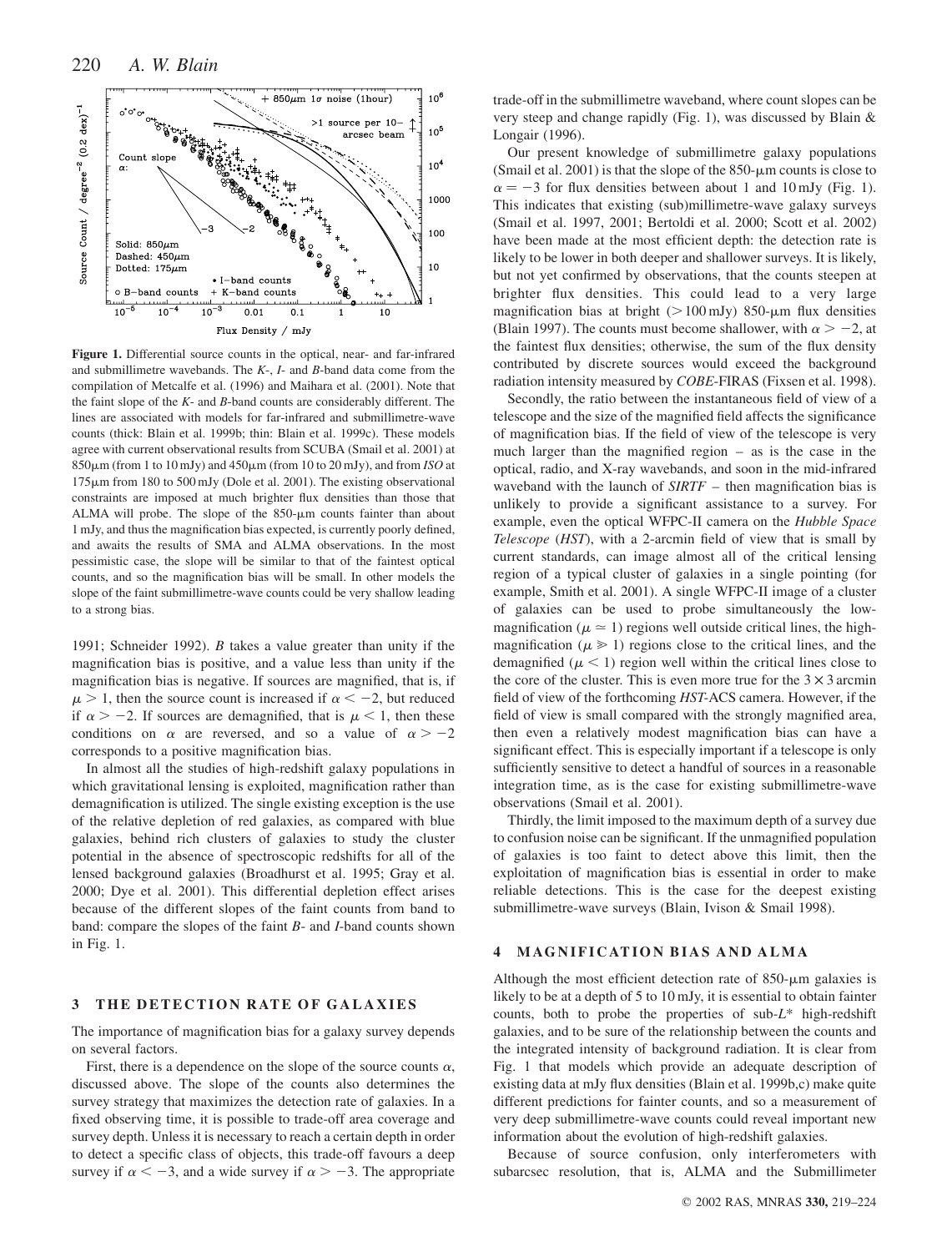Array (SMA; Ho  $2000$ ),<sup>2</sup> can make these observations. The importance of excellent resolution can be seen from the counts in Fig. 1. At an extreme depth of  $1 \mu Jy$ , the surface density of galaxies in the model which predicts the greatest count corresponds to only 1 source per 30 0.1-arcsec beams. This is a standard definition for a confused image, and a resolution limit of 0.1 arcsec is well within the capabilities of ALMA.

In a 1-h integration, within the 18-arcsec-diameter FWHM primary beam, the  $1\sigma$  sensitivity of ALMA is  $18 \mu Jy$  at  $345$  GHz/870  $\mu$ m (Wootten 2001). In a 100-h integration in a single field, about 20 detections would be expected at flux densities brighter than a  $5\sigma$  threshold of 9  $\mu$ Jy. In the same area, a single detection would be expected at a  $5\sigma$  threshold of 0.2 mJy, corresponding to a 0.2-h integration. Hence, many more galaxies (about 500) could be detected if ALMA were instead to map 100 different fields for 1 h each. From a comparison of these results, it is clear that a shallower, wider ALMA survey is expected to be more efficient at discovering faint submillimetre-wave galaxies. Because of the sensitivity of ALMA to CO line emission at very high redshifts (Blain et al. 2000), an ultradeep pencil-beam redshift survey would be a direct by-product.

Can gravitational lensing be exploited to assist ALMA to probe faint submillimetre-wave counts more rapidly? One route would be to exploit the high magnifications along critical lines in the image plane of a rich cluster of galaxies (Blain 2001) in order to detect the magnified images of very faint background galaxies. These would be intrinsically interesting sources, regardless of whether magnification bias increases or decreases their detection rate. The length of critical lines for a rich cluster at a moderate redshift is of the order of 5 arcmin, and so about 20 pointings with ALMA at 345 GHz would be required to map them. A similarly motivated approach would be to image moderate-redshift field galaxies in single deep ALMA pointings, especially those classes of galaxies with significant lensing cross sections, such as massive ellipticals and edge-on disc galaxies (see fig.  $7$  in Blain, Möller & Maller 1999a), in order to detect strongly lensed magnified images of faint background galaxies. Alternatively, it would be possible to exploit the very high angular resolution of ALMA to image the densely packed, demagnified counter-images of background galaxies that are expected to lie very close to the core of a cluster, well within the extent of the critical line structure, and also within the diameter of the ALMA primary beam. If the slope of the count of very faint background galaxies is flat, with  $\alpha > -2$ , then the bias factor B will be greater than unity.

The formal description of the lensing properties of the innermost regions of a cluster is relatively straightforward. Making the assumption of cylindrical symmetry, which is likely to be reasonable, the deflection angle of light  $\theta_{\alpha}$  at an impact parameter r depends on the mass enclosed  $M(< r)$  as  $\theta_{\alpha} \propto M(< r)/r$ . If a spherical density profile with an index  $\xi$ ,  $\rho(r) \propto r^{\xi}$ , is assumed, then  $\theta_{\alpha} \propto r^{\xi+2}$ . It is reasonable to assume a constant value of the index  $\xi$ , as we are concerned with only the very central regions of clusters. Using the lens equation to relate the angular diameter distances connecting the observer, lens and source, the magnification

$$
\mu = \left| 1 - \frac{D_{\rm LS}}{D_{\rm OS}} \theta_{\alpha}(\theta_{\rm I}) \right|^{-1} \left| 1 - (\xi + 2) \frac{D_{\rm LS}}{D_{\rm OS}} \theta_{\alpha}(\theta_{\rm I}) \right|^{-1},\tag{1}
$$

<sup>2</sup> Information about SMA can be found at the website http://sma2.harvard. edu

where  $\theta_1$  is the angular position of the image. This can be reexpressed more simply in terms of the Einstein radius  $\theta_{\rm E}$ , as

$$
\mu = \left| 1 - \left( \frac{\theta_{\rm I}}{\theta_{\rm E}} \right)^{\xi + 1} \right|^{-1} \left| 1 - (\xi + 2) \left( \frac{\theta_{\rm I}}{\theta_{\rm E}} \right)^{\xi + 1} \right|^{-1} \tag{2}
$$

(Schneider, Ehlers & Falco 1992). The first and second terms yield the conditions for the formation of transverse and radial giant arc images respectively. The simplest form of the equation occurs for a singular isothermal sphere (SIS) with  $\xi = -2$ , in which case the second term vanishes; this is likely to be an extreme lower bound on the value of  $\xi$ . Note that the description breaks down if  $\xi = -1$ , which corresponds to the index for a Navarro–Frenk–White (NFW) density profile (Navarro, Frenk & White 1997), as derived from halo profiles extracted from N-body simulations. In this case, high-magnification radial-arc images are expected to dominate throughout the core of a cluster and almost no demagnified region is expected. The presence of dark and baryonic matter associated with a cD galaxy in the core of the cluster is sure to generate an index steeper than  $\xi = -1$  in realistic cases, even if the dark-matter profile is described by an NFW profile. Alternative N-body simulations have indicated values of  $\xi \approx -1.4$  (Moore et al. 1998), while observations of X-ray gas profiles (for example Makino & Asano 1999) and HST images (for example Hammer et al. 1997) have been used to derive values of  $\xi \approx -1.4$  to  $-1.7$  in the central regions of clusters. The magnification expected as a function of distance from the core of a circularly symmetric cluster is compared as a function of  $\xi$  in Fig. 2. An SIS produces the most significant demagnification.

In individual clusters, the magnification distribution is certain to be more complex, due to both the gravitational potential of the cluster member galaxies and the true aspherical, non-isothermal nature of the cluster dark-matter halo; however, in reasonable cases, with  $\xi \sim -1.5$ , strong de-magnification is always expected within a few arcsec of the core.

In order to make a coarse estimate of the maximum size of the effect, it is reasonable to assume an SIS radial density profile and  $\theta_{\rm E} \simeq 40$  arcsec for a moderate-redshift rich cluster similar to Abell



Figure 2. The magnification distribution (equation 2) expected as a function of angular radius  $\theta_{\text{I}}$ , in units of the Einstein radius  $\theta_{\text{E}}$  for clusters with a range of different central density profile indices  $\xi$ ; note that  $\xi = -1$ and  $-2$  for an NFW profile and SIS respectively. The high-magnification spikes are due to the formation of radial-arc images, which occur for  $\xi > -2$ . Within the radial-arc radius significant demagnifications ( $\mu < 1$ ) are expected.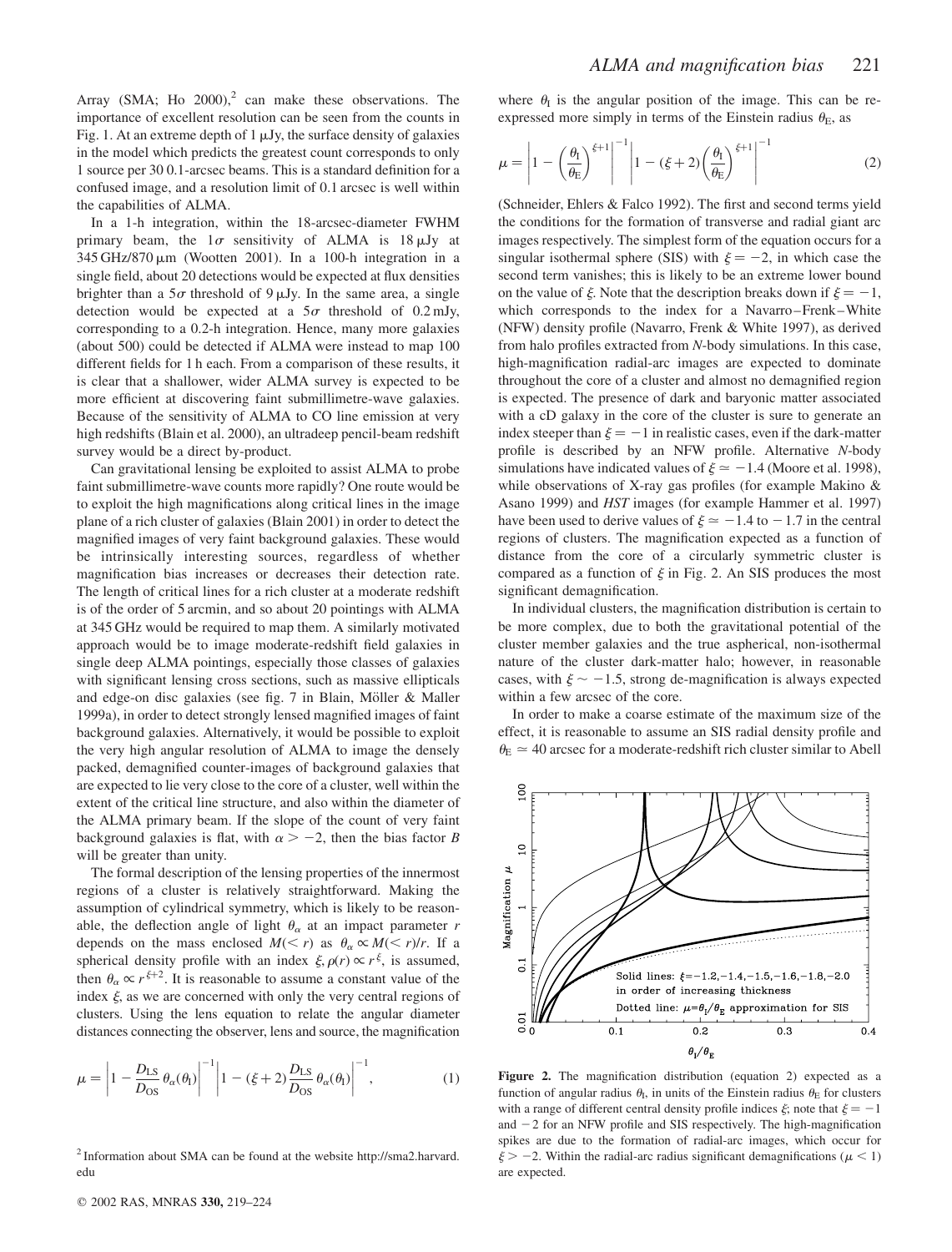**Table 1.** Values of the magnification bias parameter  $\bar{B}$  expected in the innermost region of a rich cluster with an Einstein radius  $\theta_{\rm E} = 40$  arcsec, for three different values of the power-law indices of the background galaxy count  $\alpha$ , the inner radial density profile  $\xi$ , and the FWHM diameter of Gaussian primary beams  $\theta_b$ . Values of  $\theta_b = 36$ , 18 and 9 arcsec correspond to the beams of the SMA at  $850 \mu m$ , and of ALMA at  $850$  and  $450 \mu m$ respectively. The results in a simple approximation to the SIS magnification distribution, as marked by  $\xi \approx -2$ , with  $\bar{B} \propto (\theta_{\rm E}/\theta_{\rm b})^{2+\alpha}$  are also listed.

| $\theta_{\rm h}/\text{arcsec}$ | $\alpha$ | ξ      | B    | $\theta_{\rm h}/arcsec$ | $\alpha$ | ξ           | Ā    |
|--------------------------------|----------|--------|------|-------------------------|----------|-------------|------|
| 36                             | $-1.84$  | $-2.0$ | 1.04 | 36                      | $-1.84$  | $-1.6$      | 0.76 |
| 36                             | $-1.84$  | $-1.4$ | 0.64 | 36                      | $-1.84$  | $\simeq -2$ | 1.16 |
| 36                             | $-1.52$  | $-2.0$ | 1.24 | 36                      | $-1.52$  | $-1.6$      | 0.49 |
| 36                             | $-1.52$  | $-1.4$ | 0.30 | 36                      | $-1.52$  | $\simeq -2$ | 1.63 |
| 36                             | $-1.30$  | $-2.0$ | 1.53 | 36                      | $-1.30$  | $-1.6$      | 0.42 |
| 36                             | $-1.30$  | $-1.4$ | 0.20 | 36                      | $-1.30$  | $\simeq -2$ | 2.13 |
| 18                             | $-1.84$  | $-2.0$ | 1.24 | 18                      | $-1.84$  | $-1.6$      | 0.85 |
| 18                             | $-1.84$  | $-1.4$ | 0.73 | 18                      | $-1.84$  | $\simeq -2$ | 1.30 |
| 18                             | $-1.52$  | $-2.0$ | 2.03 | 18                      | $-1.52$  | $-1.6$      | 0.75 |
| 18                             | $-1.52$  | $-1.4$ | 0.47 | 18                      | $-1.52$  | $\simeq -2$ | 2.27 |
| 18                             | $-1.30$  | $-2.0$ | 3.00 | 18                      | $-1.30$  | $-1.6$      | 0.85 |
| 18                             | $-1.30$  | $-1.4$ | 0.42 | 18                      | $-1.30$  | $\simeq -2$ | 3.46 |
| 9.0                            | $-1.84$  | $-2.0$ | 1.42 | 9.0                     | $-1.84$  | $-1.6$      | 1.06 |
| 9.0                            | $-1.84$  | $-1.4$ | 0.93 | 9.0                     | $-1.84$  | $\simeq -2$ | 1.45 |
| 9.0                            | $-1.52$  | $-2.0$ | 3.01 | 9.0                     | $-1.52$  | $-1.6$      | 1.48 |
| 9.0                            | $-1.52$  | $-1.4$ | 0.92 | 9.0                     | $-1.52$  | $\simeq -2$ | 3.17 |
| 9.0                            | $-1.30$  | $-2.0$ | 5.25 | 9.0                     | $-1.30$  | $-1.6$      | 2.18 |
| 9.0                            | $-1.30$  | $-1.4$ | 1.01 | 9.0                     | $-1.30$  | $\simeq -2$ | 5.62 |

2218. At small radii,  $\theta_{\rm I} \ll \theta_{\rm E}$ ,  $\mu \simeq \theta_{\rm I}/\theta_{\rm E}$  – see equation (2) and the dotted line in Fig. 2 – and so, as a function of radius  $\theta$ , the bias factor  $B = \mu^{-(2+\alpha)} = (\theta/\theta_{\rm E})^{-(2+\alpha)}$ . When averaged over a top-hat beam of diameter  $\theta_b$ ,  $\bar{B} \simeq 2^{3+\alpha} (\theta_E/\theta_b)^{2+\alpha}/(-\alpha)$ , while for a Gaussian beam with FWHM diameter  $\theta_b$ ,  $\bar{B} = (\theta_E/\theta_b)^{2+\alpha} \times$  $(4 \ln 2)^{1+(\alpha/2)} \Gamma(-\alpha/2).$ 

Values of the effective bias  $\bar{B}$  calculated exactly using equation (2) for three different count slopes,  $\alpha = -1.84$  (Blain et al. 1999c),  $-1.52$  (Blain et al. 1999b) and  $-1.3$ , and for three different FWHM Gaussian beam sizes  $\theta_b$  are listed in Table 1. Results are presented for three values of the density profile index  $\xi$ : an SIS model with  $\xi = -2$ , and two more realistic models with  $\xi = -1.6$ and  $-1.4$ , which straddle the value  $\xi = -1.5$  derived from N-body simulations by Moore et al. (1998). For the more realistic models the effective bias values are less than for the SIS case, but in most cases positive magnification bias is expected, at least in the innermost demagnified regions. Some of the bias values listed in Table 1 are less than unity, corresponding to a reduction in the surface density of images. This reduction is greatest for the largest beamsize, where the positive bias in the central demagnified region is counteracted by the negative bias in the surrounding region where  $\mu > 1$ , and for both less centrally concentrated clusters and steeper source counts. Within the innermost regions of all the cluster images, positive bias would still be expected in all cases.

It is possible, but not currently certain, that the ultradeep submillimetre-wave counts could have different slopes at different wavelengths. Hence, a differential magnification bias could be detected as a function of colour, a submillimetre-wave counterpart to the depletion signal detected in optical–near-infrared observations by Gray et al. (2000).

Prior to ALMA being commissioned, it will be interesting to search for this effect using the SMA. At 345 GHz, the best resolution of the SMA is expected to be 0.25 arcsec, and a  $1\sigma$ sensitivity of 1 mJy is expected in an 8-h integration. The resolution is thus probably too coarse, and the sensitivity

insufficiently great to exploit the demagnification bias effect to the full.

Although the magnification bias can increase the surface density of detectable galaxies in the innermost parts of clusters, this increase corresponds to a reduction in the fraction of the background radiation intensity that is resolved in detected galaxies. In order to detect the greatest possible proportion of the submillimetre-wave background radiation intensity, ALMA observations of the most strongly magnified regions of clusters of galaxies are still required.

## 4.1 Potential caveats

'Demagnification bias' could make observations of extremely faint counts of galaxies significantly easier using ALMA, if the slope of the faint counts is shallow,  $\alpha \ge -1.5$ , and the density profile of the cluster is centrally peaked,  $\xi \le -1.5$ . However, it can only be exploited if both the angular resolution of the resulting images is sufficient to allow adjacent lensed images to be resolved, and the confusion limit is sufficiently deep. The physical extent of the lensed background galaxies must also be small enough to avoid them overlapping on the sky, and there must be no strong emission or absorption from the lensing cluster to mask the demagnified sources.

#### 4.1.1 Resolution, confusion and source size

Several tens of resolution elements per source within the primary beam are required to satisfy both the confusion and resolution requirements. This relates to a resolution of the order of 0.1 arcsec, which will easily be achieved using ALMA at a wavelength of  $850 \mu m$  on even a relatively short 2-km baseline. At the maximum planned 10-km baseline, the resolution at 850 and  $450 \,\mu m$  is considerably better; 0.02 and 0.01 arcsec, respectively. The source sizes should also be sufficiently small. There is evidence for large haloes of cold gas around the most luminous high-redshift dustenshrouded galaxies (Papadopoulos et al. 2001), but other sources are known to be smaller than a few arcsec in size (Frayer et al. 1998, 1999, 2000; Downes et al. 1999; Lutz et al. 2001). They will also be reduced in extent by demagnification.

#### 4.1.2 Contamination from cluster emission

A great advantage of the K-correction in the submillimetre waveband is that high-redshift galaxies are as easy to detect as their low-redshift counterparts (Blain & Longair 1993). This is verified by the lack of a significant fraction of low-redshift galaxies detected in SCUBA surveys (Smail et al. 2001), with the exception of two cD galaxies in the centres of the target clusters containing powerful cooling flows (Edge et al. 1999).

Submillimetre-wave emission from the interstellar medium (ISM) in cD galaxies is intrinsically interesting, as it could reveal the fate of gas that cools from the X-ray emitting intracluster medium. However, it could also mask the demagnified images of background galaxies in an extremely deep ALMA observation. Even magnified radial-arc images can be masked by starlight from cD galaxies in optical HST images (Smith et al. 2001).

It is likely that any contaminating emission from the cD galaxy ISM could be subtracted reliably from the ALMA images. ALMA has the sensitivity to resolve this emission in several different CO transitions. The cD emission is also likely to be spread over an area of at least several square arcsec, and so should have a reduced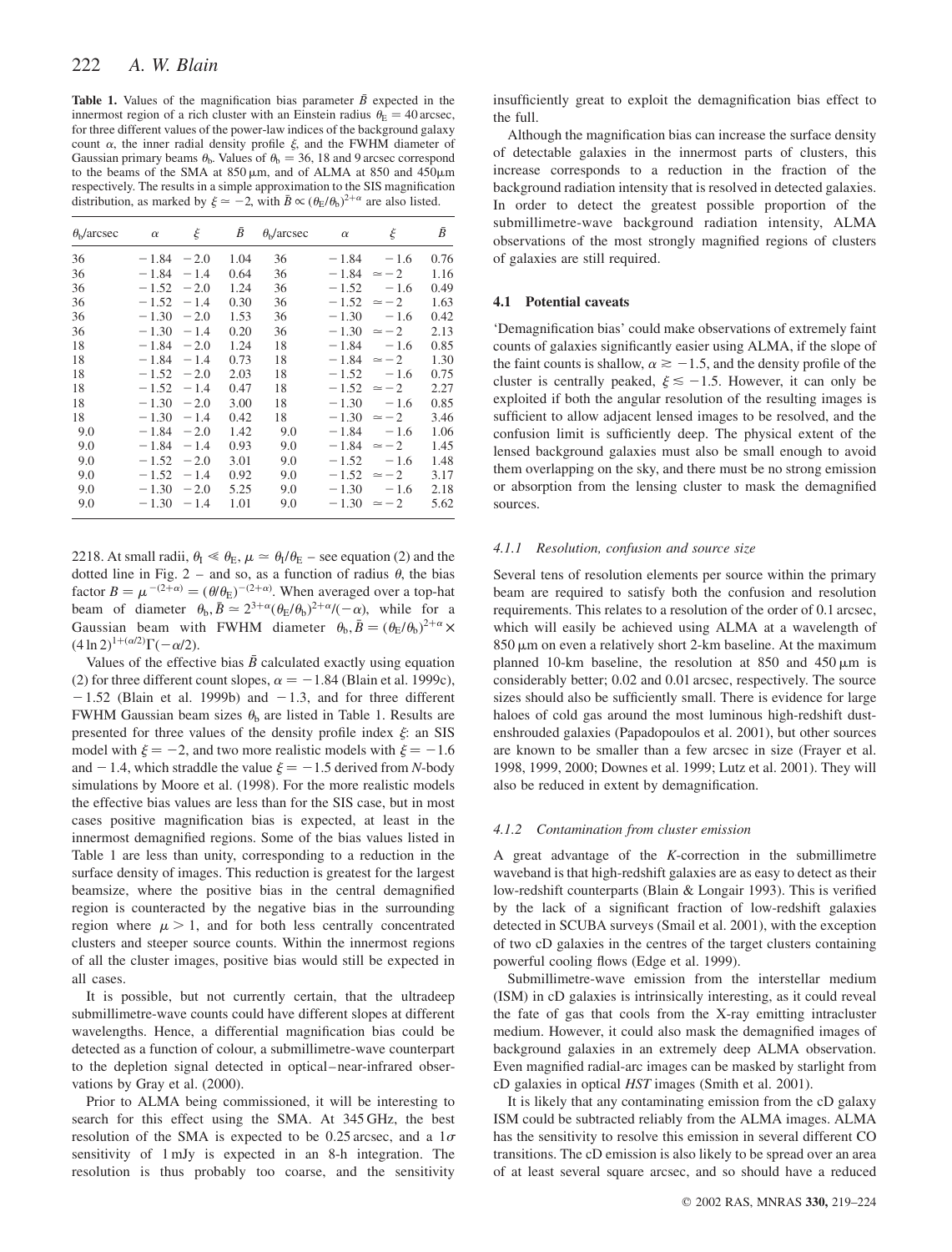surface brightness as compared with the images of background galaxies. In addition, the continuum radiation from the background galaxies will undergo molecular line absorption at the redshift of the cD galaxy, and so by searching for these narrow absorption lines it should be possible to further discriminate between emission from background images and the cD galaxy. Absorption by gas within the cluster and cD galaxy is not likely to be important away from the frequencies of these discrete absorption lines.

## 4.2 Determining the central cluster potential and the geometry of the Universe

Based on the observed positions of many sets of multiple images of background galaxies detected using ALMA, a significant fraction of which will certainly be identified correctly, with redshifts determined serendipitously from the detection of CO lines (Blain et al. 2000; Blain 2001), it should be possible to accurately reconstruct the gravitational potential very close to the cluster core, and so reveal the density profile of both visible and dark matter. This is impossible using optical observations, as starlight from the cD galaxy masks the lensed images. The detection of any magnified radial-arc images within 10–20 arcsec of the cluster core (see Fig. 2) would also provide useful constraints on the gradient of the local potential.

The magnified counter-images to the demagnified images detected in the innermost regions of the cluster are expected to lie close to critical lines. Knowledge of their positions, especially of those sets of multiple images confirmed using CO redshifts, can be used to construct exact mass models of the inner few arcmin of the lensing cluster. In addition, several sets of multiple images with redshifts could be used to investigate the geometry of the Universe by finding the relative geometrical distances between the observer, cluster and source; compare with the triplet method of Gautret, Fort & Mellier (2000) for weak lensing.

The time required to complete such a multiple imaging survey should be comparable to the time required to image the demagnified central region of the cluster. The magnified counterimages are expected to lie close to critical lines, and so could be detected in a series of about 20 ALMA images forming a ring around the centre of a cluster. These images would be significantly brighter than the central demagnified images, and so a shorter integration time per field would be required. Over many years, it would be desirable to build up multiwavelength ALMA images of the entire central regions of clusters; however, maps of both the innermost core and the critical lines, generating a bullseye image, with a central ultradeep field in the core, surrounded by an annulus of shallower observations tracing the critical lines several tens of arcsec away, are the most urgent requirements.

This type of survey will not provide a fully representative sample of the distant Universe, as it is necessarily limited to 1-arcmin-diameter pencil beams passing through the cores of at most several hundred rich clusters at intermediate redshifts. However, it will provide an increased efficiency for the determination of the very faintest submillimetre-wave counts.

#### 5 CONCLUSIONS

At the depths suitable for the detection of a number of galaxies within the primary beam of ALMA, the differential submillimetrewave source counts,  $N \propto S^{\alpha}$  are likely to be rather flat, with  $\alpha \ge -1.8$ . In the significantly demagnified regions within about 10 arcsec of the cores of rich clusters of galaxies, this corresponds

to an increase in the surface density of faint sub-100  $\mu$ Jy galaxies. Ultradeep ALMA images of the innermost regions of cluster cores could thus speed the detection of the population of normal,  $L^*$ high-redshift galaxies, if clusters have a central density profile index  $\xi \le -1.5$  and the faint count slope  $\alpha \ge -1.5$ . An ultradeep pencil-beam redshift survey would be provided as a by-product, from the simultaneous detection of CO emission and absorption lines in the spectra of the detected galaxies. By detecting several sets of magnified counter-images to these sources, which would lie at radii of order 1 arcmin from the cluster core, it should be possible to provide accurate measures of both the central cluster potential and the geometry of the Universe.

#### ACKNOWLEDGMENTS

Thanks to Ole Möller, Priya Natarajan, Kate Quirk and an anonymous referee for valuable comments on the manuscript. AWB acknowledges generous support from the Raymond and Beverly Sackler Foundation as part of the Deep Sky Initiative programme at the IoA.

#### REFERENCES

- Altieri B. et al., 1999, A&A, 343, L65
- Bertoldi F. et al., 2000, A&A, 360, 92
- Blain A. W., 1997, MNRAS, 290, 553
- Blain A. W., 2001, in Wootten A., ed., ASP Conf. Ser. Vol. 235, Science with ALMA. Astron. Soc. Pac, San Francisco in press (astroph/9911449)
- Blain A. W., Longair M. S., 1993, MNRAS, 264, 509
- Blain A. W., Longair M. S., 1996, MNRAS, 279, 847
- Blain A. W., Ivison R. J., Smail I., 1998, MNRAS, 296, L29
- Blain A. W., Möller O., Maller A. H., 1999a, MNRAS, 303, 423
- Blain A. W., Smail I., Ivison R. J., Kneib J.-P., 1999b, MNRAS, 302, 632
- Blain A. W., Jameson A., Smail I., Longair M. S., Kneib J.-P., Ivison R. J., 1999c, MNRAS, 309, 715
- Blain A. W., Frayer D. T., Bock J. J., Scoville N. Z., 2000, MNRAS, 313, 559
- Borgeest U., von Linde J., Refsdal S., 1991, A&A, 251, L35
- Broadhurst T. J., Taylor A. N., Peacock J. A., 1995, ApJ, 438, 49
- Canizares C. R., 1981, Nat, 291, 620
- Dole H. et al., 2001, A&A, 372, 364
- Downes D. et al., 1999, A&A, 347, 809
- Dye S., Taylor A. N., Thommes E. M., Meisenheimer K., Wolf C., Peacock J. A., 2001, MNRAS, 321, 685
- Edge A. C., Ivison R. J., Smail I., Blain A. W., Kneib J.-P., 1999, MNRAS, 306, 599
- Ellis R. S., Santos M., Kneib J.-P., Kuijken K., 2001, ApJ, 560, L119
- Fixsen D. J., Dwek E., Mather J. C., Bennett C. L., Shafer R. A., 1998, ApJ, 508, 123
- Franx M., Illingworth G. D., Kelson D. D., van Dokkum P. G., Tran K.-V., 1997, ApJ, 486, L75
- Frayer D. T., Ivison R. J., Scoville N. Z., Yun M., Evans A. S., Smail I., Blain A. W., Kneib J.-P., 1998, ApJ, 506, L7
- Frayer D. T. et al., 1999, ApJ, 514, L13
- Frayer D. T., Smail I., Ivison R. J., Scoville N. Z., 2000, AJ, 120, 1668
- Gautret L., Fort B., Mellier Y., 2000, A&A, 353, 10
- Gray M. E., Ellis R. S., Refregier A., Bézecourt J., McMahon R. G., Beckett M. G., Mackay C. D., Hoenig M. D., 2000, MNRAS, 318, 573
- Hammer F., Gioia I. M., Shaya E. J., Teyssandier P., Le Fevre O., Luppino G. A., 1997, ApJ, 491, 477
- Ho P. T. P., 2000, in Mangum J., ed., ASP Conf. Ser. Vol. 217, Imaging at Radio through Submillimeter Wavelengths. Astron. Soc. Pac, San Francisco, p. 26
- Lutz D. et al., 2001, A&A, 378, 70